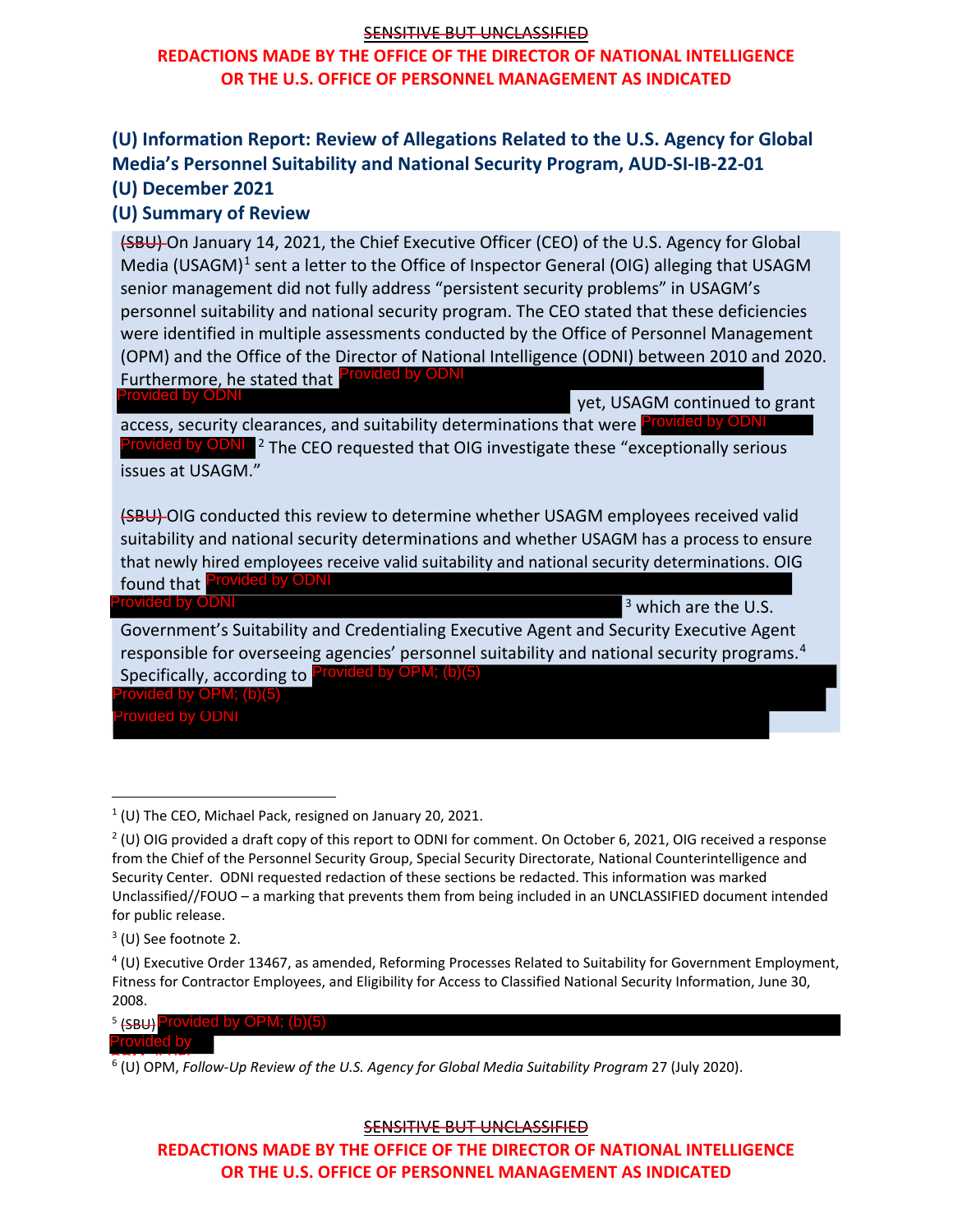### SENSITIVE BUT UNCLASSIFIED

## **REDACTIONS MADE BY THE OFFICE OF THE DIRECTOR OF NATIONAL INTELLIGENCE OR THE U.S. OFFICE OF PERSONNEL MANAGEMENT AS INDICATED**

#### Provided by ODNI

7,8 Provid ed by

(SBU)-OIG's review also found, however, that USAGM had taken or was taking corrective action to a[dd](#page-1-0)ress these issues. For example, in 2018, Provided by OPM; (b)(5)<br>**Additional openition** [9](#page-1-0) USAGM transferred its investigations for newly hired employees and ODNI

reinvestigations of current employees to the Department of Defense's Defense Counterintelligence and Security Agency (DCSA). From 2018 to April 2021, DCSA scheduled 2,021 investigation requests from USAGM and closed 1,747 of these investigations. According to a USAGM official, all reinvestigations, Provided by ODNI **Provided by OPM; (b)(5)**<br>**Provided by OPM; (b)(5)**<br>**Provided by OPM; (b)(5)**<br>**Provided by OPM; (b)(5)**<br>**Provided by ODNI** Provided and Security Agency (DCSA). From 2018 to April 2021, D<br>**2,021** investigation requests fro

[10](#page-1-1) have since been completed by DCSA. In addition, USAGM transferred adjudication<sup>[11](#page-1-2)</sup> responsibilities to OPM and the General Services Administration. Furthermore, USAGM drafted an alternative investigative program for foreign nationals who do not meet the 3-year residency requirement. According to USAGM officials, the alternative investigative program had subsequently been approved by ODNI and was awaiting approval from OPM, as of September 2021. In the interim, USAGM may hire foreign nationals who do not meet the 3-year residency requirement if they can conduct their work without access to USAGM facilities or IT systems.

(U) According to OPM and ODNI officials, USAGM has made progress in addressing deficiencies previously reported about USAGM's personnel suitability and national security program. This progress includes ensuring applicable USAGM employees receive valid suitability and national security determinations. OPM and ODNI officials stated that they are closely monitoring USAGM's progress in addressing the identified deficiencies. Furthermore, the new suitability and national security determination processes used by USAGM for U.S. citizens have been approved by OPM (suitability) and ODNI (national security). Because of the actions taken by USAGM, along with OPM and ODNI's monitoring of USAGM's progress, OIG is not making any recommendations related to this issue.

(U) In USAGM's response to a draft of this report, the Acting CEO stated that "USAGM had been working in earnest, going back to at least 2018 (well before Mr. Pack arrived at the agency), to implement actions to address open recommendations from OPM and ODNI

#### SENSITIVE BUT UNCLASSIFIED

**REDACTIONS MADE BY THE OFFICE OF THE DIRECTOR OF NATIONAL INTELLIGENCE OR THE U.S. OFFICE OF PERSONNEL MANAGEMENT AS INDICATED** 

<sup>7</sup> (U) ODNI, *Security Executive Agent National Assessment Program Final Report on the U.S. Agency for Global Media Personnel Security Program* 8 (September 2019).

<sup>8</sup> (U) See footnote 2.

<span id="page-1-0"></span><sup>&</sup>lt;sup>9</sup> <del>(SBU)</del> Provided by OPM; (b)(5)<br>Provided by OPM; (b)(5)

<span id="page-1-1"></span> $10$  (U) See footnote 2.

<span id="page-1-2"></span><sup>11</sup> (U) ODNI's Security Executive Agent Directive 4, "National Security Adjudicative Guidelines," 6 (June 8, 2017) states that adjudication is an examination "to make an affirmative determination that the individual is an acceptable security risk."